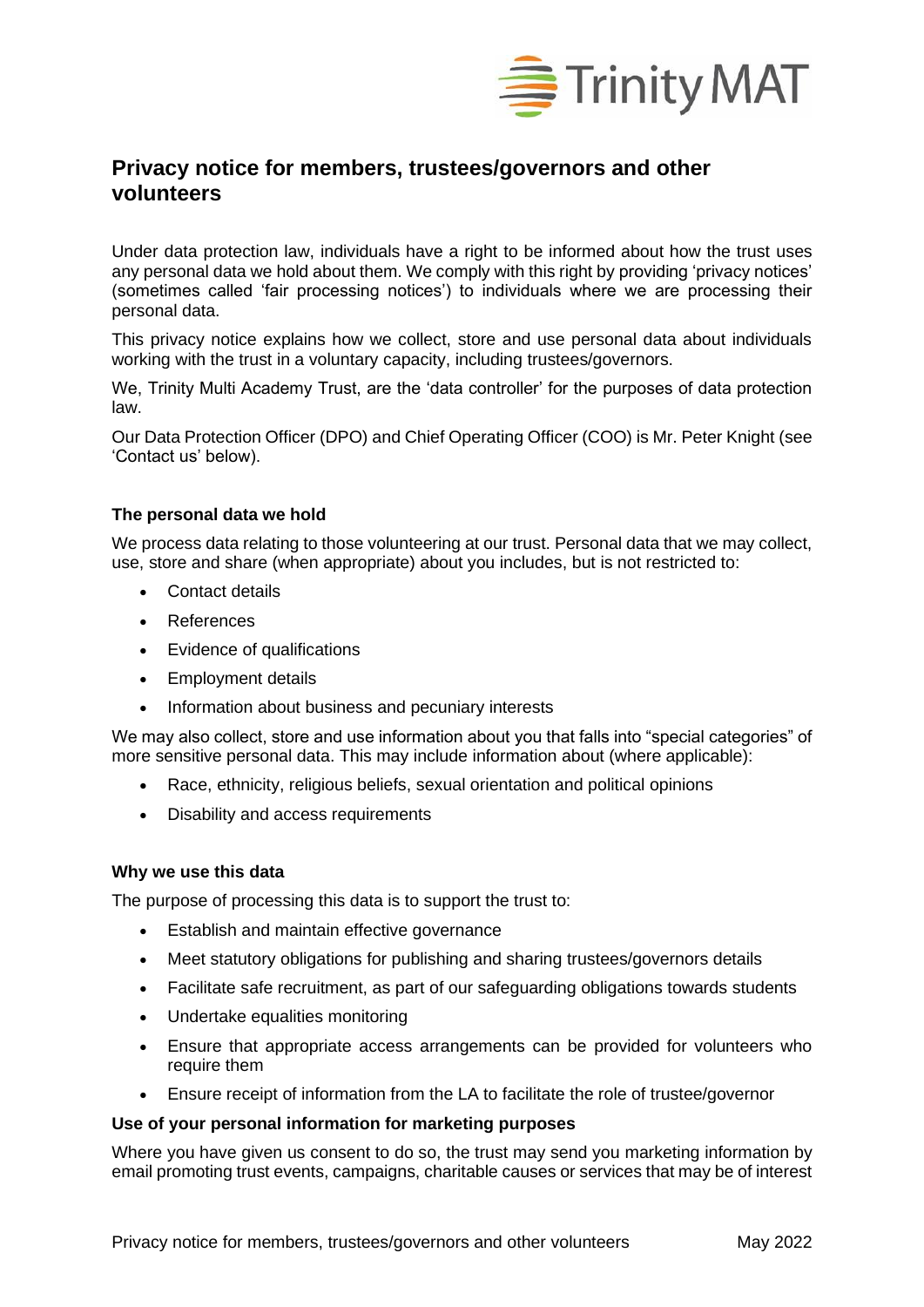to you. You can withdraw consent or 'opt out' of receiving these emails at any time by contacting the Governance Support Officer at [HSingleton@trinitymat.org](mailto:HSingleton@trinitymat.org)

# **Our lawful basis for using this data**

We only collect and use personal information about you when the law allows us to. Most commonly, we use it where we need to:

- Comply with a legal obligation
- Carry out a task in the public interest

Less commonly, we may also use personal information about you where:

- You have given us consent to use it in a certain way
- We need to protect your vital interests (or someone else's interests)
- There is a legitimate interest to share the information

Where you have provided us with consent to use your data, you may withdraw this consent at any time. We will make this clear when requesting your consent, and explain how you go about withdrawing consent if you wish to do so.

Some of the reasons listed above for collecting and using personal information about you overlap, and there may be several grounds which justify our use of your data.

# **Collecting this information**

While the majority of the information we collect from you is mandatory, there is some information that you can choose whether or not to provide to us.

Whenever we seek to collect information from you, we make it clear whether you must provide this information (and if so, what the possible consequences are of not complying), or whether you have a choice.

#### **How we store this data**

Personal data is stored in accordance with our Records Management Policy.

We maintain a file to store personal information about all volunteers. The information contained in this file is kept secure and is only used for purposes directly relevant to your work with the trust.

When your relationship with the trust has ended, we will retain and dispose of your personal information in accordance with our Records Management Policy. This is available online via the trust website or from the DPO in hard copy (see 'Contact Us' below)

#### **Data sharing**

We do not share information about you with any third party without your consent unless the law and our policies allow us to do so.

Where it is legally required, or necessary (and it complies with data protection law) we may share personal information about you with:

- Government departments or agencies to meet our legal obligations to share information about members/trustees/governors
- Our local authority to meet any legal or statutory requirements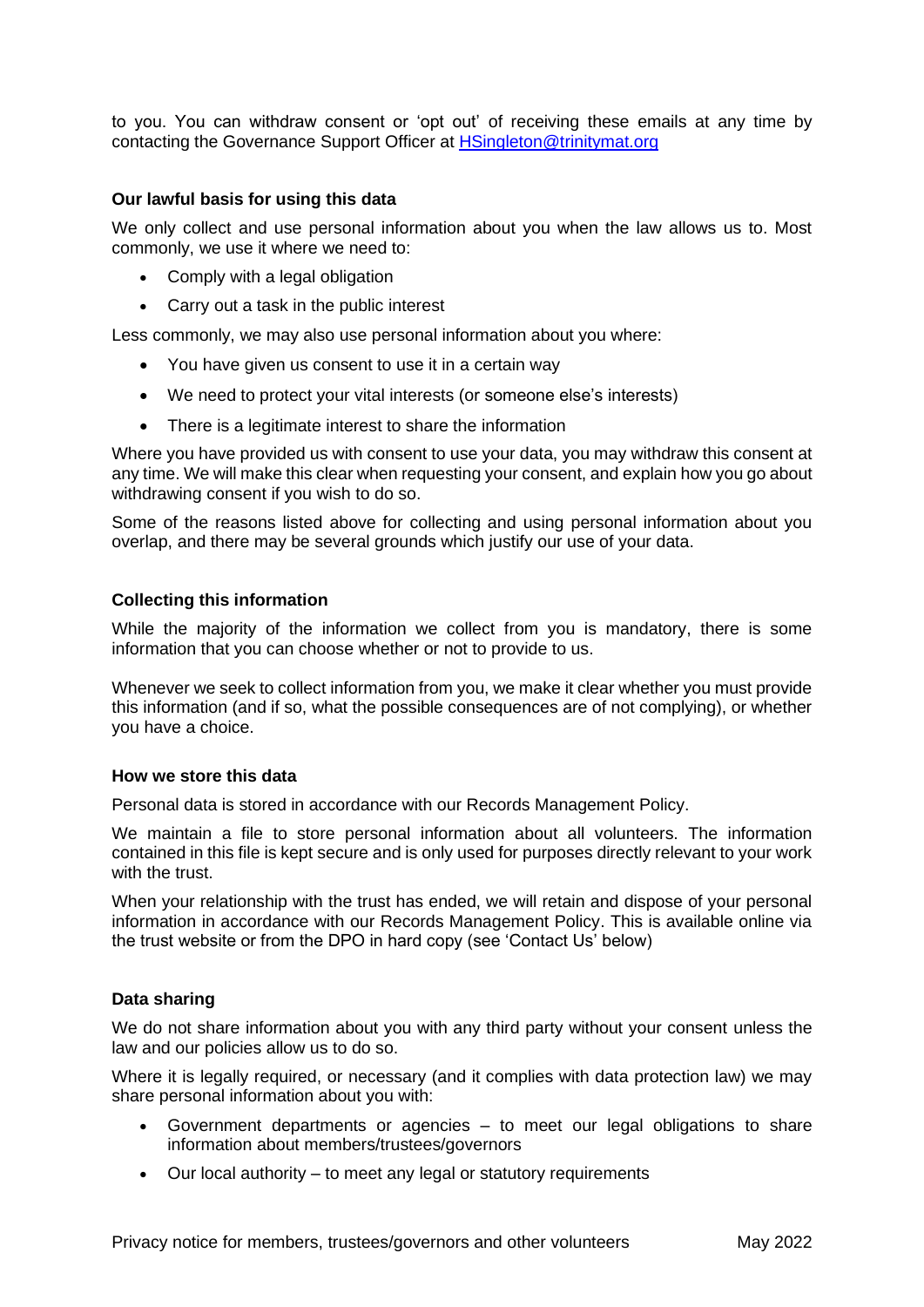- Suppliers and service providers to enable them to provide the service we have contracted them for, such as governor/trustee support
- Professional advisers and consultants to comply with entitlements and assist with claims
- Employment and recruitment agencies as necessary in the performance of contracts with them
- Police forces, courts in order to uphold law and order

# **Transferring data internationally**

Where we transfer personal data to a country or territory outside the European Economic Area, we will do so in accordance with data protection law.

# **Your rights**

#### **How to access the personal information we hold about you**

Individuals have a right to make a 'subject access request' to gain access to personal information that the trust holds about them.

If you make a subject access request, and if we do hold information about you, we will:

- Give you a description of it
- Tell you why we are holding and processing it, and how long we will keep it for
- Explain where we got it from, if not from you
- Tell you who it has been, or will be, shared with
- Let you know whether any automated decision-making is being applied to the data, and any consequences of this
- Give you a copy of the information in an intelligible form

You may also have a right for your personal information to be transmitted electronically to another organisation in certain circumstances.

If you would like to make a request, please contact our Data Protection Officer.

#### **Your other rights regarding your data**

Under data protection law, individuals have certain rights regarding how their personal data is used and kept safe. You have the right to:

- Object to the use of your personal data if it would cause, or is causing, damage or distress
- Prevent your data being used to send direct marketing
- Object to the use of your personal data for decisions being taken by automated means (by a computer or machine, rather than a person)
- In certain circumstances, have inaccurate personal data corrected, deleted or destroyed, or restrict processing
- Claim compensation for damages caused by a breach of the data protection regulations

To exercise any of these rights, please contact our Data Protection Officer.